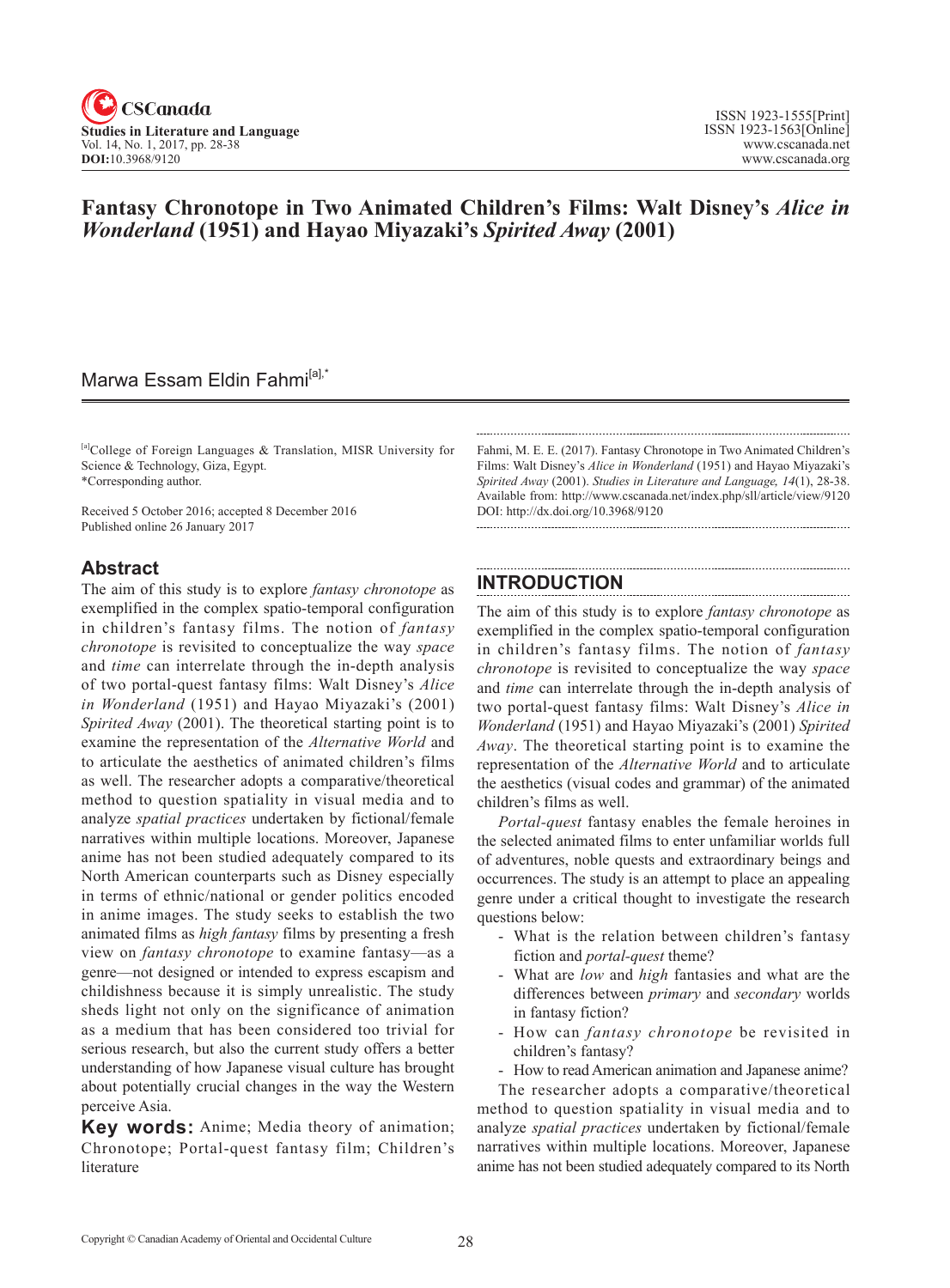American counterparts such as Disney especially in terms of ethnic/national or gender politics encoded in anime images.

Fantasy fiction utilizes a number of textual devices as manifested in the selected animated films:

- Creating a sense of vastness to replace the primary world
- Depicting a large number of characters and complex plot lines
- Deploying cyclic plot structure
- Foregrounding a narrative frame that unites timeless mythic patterns with contemporary individual experience

In *Empires of Imagination* (2005), Alec Worley regards magic as "a key word in the definition of fantasy" (Worley, 2005, p.10). She explains that "magic fuels fantasy, manifesting as miracles, mysterious forces or inexplicable events, none of which can be ascribed to the laws of rationality, nature or science" (Worley, 2005, p.10).

Within the realm of *cinefantastic*, the study seeks to establish *Alice in Wonderland* (1951) and *Spirited Away* (2001) as *high fantasy* films. The two animated films —as the study attempts to explore—never rationalize the impossible. They resist any form of closure or definiteness to highlight the *transgression* of boundaries from the actual to the imaginable. In his "Introduction" to *Historical Dictionary of Fantasy Literature and Arts* (2005), Brian Stableford calls *high fantasy* "immersive" which "adopts the much more difficult task of substituting an entire fantasy world for the simulacrum of the real world that readers usually expect to discover when they embark upon the task of immersing themselves in a novel" (Stableford, 2005, p.xlviii). The findings of this study can hopefully contribute to the field of children's fantasy film by presenting a fresh view on *fantasy chronotope* to examine fantasy—as a genre—not designed or intended to express escapism and childishness because it is simply unrealistic. In *An Introduction to Children's Literature* (1994), Peter Hunt regards children's literature as "an important 'system' of its own, not as a lesser or peripheral part of 'high' culture" (Hunt, 1994, p.7). He explains that children's literature is "powerful" and "such a power cannot be neutral or innocent, or trivial" (Ibid., p.3). What is more, the study sheds light not only on the significance of animation as a medium that has been considered too trivial for serious research, but also the current study offers a better understanding of how Japanese visual culture has brought about potentially crucial changes in the way the Western perceive Asia.

# **1** *FANTASY CHRONOTOPE* **REVISITED: VISUALIZING THE "THIRD SPACE"**

#### **1.1 Definitions and Perspectives**

Fantasy enables us to enter worlds of *infinite possibilities* (Italics mine, Mathews, 2002, p.1)

The Latin word *phantasticus* means "to make visible", that is, fantasy as an image-making faculty or a mental image (*Merriam-Webster's Encyclopedia of Literature*, 1995). Fantasy fiction does not give "priority to realistic representation" (Jackson, 1993, p.13). From a thematic point of view, fantasy exhibits "the sense of individuality that comes from making things *strange and luminous with independent life in a fantastic setting*" (Italics mine, Manlove, 1983, p.ix).

Children's fantasy film represents a fascinating arena through the deployment of mystique, magic and the supernatural Fantasy—as a genre—can be synonymous with imagination, a non-realistic mode foregrounding non-rational events, places and beings. Fantasy fiction is "a release from habitual assumptions, thus, providing a vantage point from which new possibilities can be realized" (Apter, 1982, p.6). In *Fantasy; The Liberation of Imagination* (2002), Richards Mathews describes it as "a type of fiction that evokes wonder, mystery or magic — a sense of possibility beyond the ordinary, material, rationally predictable world in which we live" (Mathews, 2002, p.1). This "impossible" in fantasy is an essential violation of reality or a sharp "break from mundane reality" (Mathews, 2002, p.2).

Furthermore, fantasy fiction is heavily influenced by oral tradition. Rosemary Jackson traces the history of fantasy back to "ancient myths, legends, folklore, and carnival art" (Jackson, 1993, p.95). This highlights the fact that "there are no pure genres, and fantasy is no exception" (Mathews, 2002, p.5). Generally speaking*, Alice in Wonderland* (1951) is a celebration of the rural idyll and the longing for lost past as depicted in the realm of dreams or mental locations while *Spirited Away* (2001) is an emblem of the fusion between ancient and contemporary Japanese culture and traditions. Yet, two female protagonists—Alice and Chihiro—embark on epic fantasy journeys fighting evil wizards, monsters and other enemies.

Fantasy fiction has "a symbiotic relation" (Timmerman, 1983, p.50) with reality and "its conventionalized representation, depending on it for its existence and at the same time commenting upon it, criticizing it and illuminating it" (Zanger, 1982, pp.126-7). To make sense of fantasy fiction, it is necessary to create "hints to reality and what is familiar" (Hunt, 2005, p.170). In other words, fantasy provides a room for a subtle critique of current conditions in the real world underscoring both the good and the bad side of humankind by contrasting the reality we live in with another enchanting and magical one. Thus, fantasy fiction is multi-genre understood in opposition to realism or to narrative events that are impossible according to the laws of nature.

### **1.2 Theorizing "Third Space" Fantasy**

In broad terms, the prominent Russian Critic, Mikhail Bakhtin, defines chronotope as the "the intrinsic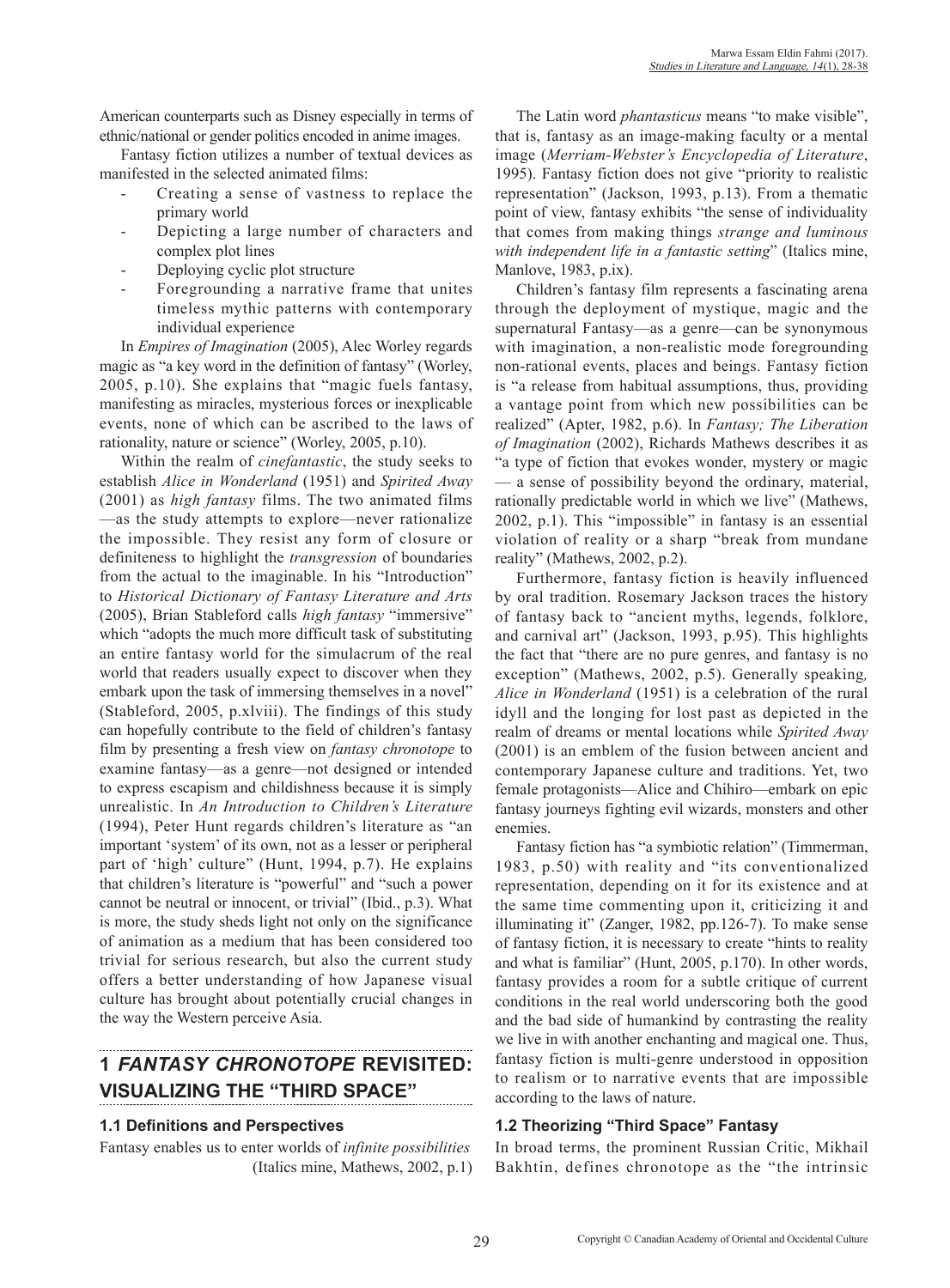connectedness of temporal and spatial relationship that are artistically expressed in literature" (Bakhtin, 1981, p.84). In *Third Space* (1996), on the other hand, Edward Soja envisions *space* as "a creative recombination and extension of both the 'real material world' and the 'imagined' representations of spatiality" (Soja, 1996, p.6). The *"Third Space"* is a *fictive space* that moves beyond the oppositional binaries of the real and the false. The point is that the *"Third Space"* is not wholly imaginary as contrast to "consensus reality". With this rationale, the study seeks to investigate the irrational and integrate it within a wider realm of analyzing *fantasy chronotope* as being ideologically constructed. *Alice in Wonderland* (1951) is not simply about a girl's adventure in a strange and unreal world. It addresses contemporary issues and explores the realm of the unconscious. "Post-war fantasy", Peter Hunt writes, "comments about the present state of civilization" (Hunt, 1991, p.41). It has been the task of the fantasists "to wrestle with the great complexities of existence – life, death, time, space, good and evil and a child's struggle to find its place within these awesome concepts" (Egoff, 1981, p. 80). *Spirited Away* (2001) relies heavily upon a vast array of beings from the Shinto religion as well as Japanese folklore to question Japan's dramatic growth into a materially affluent nation. Miyazaki's themes are "globally consequential issues that include: The conflict between nature and human technologies, human greed and capitalism (consumerism), gender issues and the influence of globalization" (Cavallaro, 2006, p.2).

"Fantasy combines and inverts the real", Rosemary Jackson postulates, "but it does not escape it" (Jackson, 1993, p.20). In this sense, the distinction between the unreal and the real becomes problematic and the descriptions like childish and escapist—as being the main characteristics of fantasy—denigrates it. The current study rebuts such an assumption that fantasy does not initiate sophisticated thinking; on the contrary, "the world of fantasy matches our world in reality. It is not a dream world, a never-never land" (Timmerman, 1983, p.45).

The fantasy genre is divided into two classifications; *high* fantasy and *low* fantasy. These two criteria are interrelated, yet each refers to a particular setting or world governed by its laws. *"Other World"* or "*Secondary World"*, Stableford argues, is intended "to allow the reader to move directly into a wholehearted heterocosmic creation without warning or guidance" (Stableford, 2005, p.xlviii) and this *'Other World'* is not "accessible by ordinary means: It does not exist on the same plane or in the same time as our own" (Atteber, 1986, p.12). This foregrounds the motif of *portals*—open possibility of movement. Maria Nikolajeva, in *The Magic* (1988), states that "the door is the most important *passage fantaseme* in fantasy" (Italics mine, Nikolajeva, 1988, p.76). Bakhtin says of the threshold chronotope that "it can be combined with the motif of encounter" (Bakhtin, 1981, p.248). In terms of the notion of *Third Spac*, rather than seeing *portals* as a barrier between separated spaces, it can be a *Third Space* metaphor of the door that "offers the possibility at any moment of stepping out from the limitation of isolated separate existence into the limitlessness of all possible directions" (Simmel, 1999, p.174).

The *portals* can allow both the "*outside in*" and the "*inside out*". Herein lies "the *fluidity* of movement between spaces that are open and porous, that is, the boundaries between reality and the *Other World* become more elusive and the passage often subtle" (Italics mine, Nikolajeva, 2003, p.154). Thus, the magical device representative of a number of possibilities for movement into *Third Space*—is not a portal that separates the real from the unreal, but a significant moment of movement that initiates *spatial practice* to take place. Therefore, fantasy can be a social practice and spatial awareness is not about a nostalgic glance to the past, nor is about a hypothetical future. It concerns itself with "the presentness of childhood" (Walkerdine, 2004, p.96) to blur "the line between childhood as an unfinished and adulthood as a finished state" (Ibid.).

### **1.3 Why Animation? Disney vs Ghibli**

The intriguing question that poses itself: why animation? In *Animation, Genre and Authorship* (2002), the animation theorist, Paul Wells states that "animation is arguably the most important creative form of the 21st century [and] it is the *omnipresent pictorial form of the modern era*" (Italics mine, Wells, 2002, p.1). Animation challenges the child reader's expectations of what is normal or real, bringing up extraordinary events or journeys appropriately housed in dreams or in the unconscious. The art of animation is like a magic trick to problematize reality.

Howard Beckerman's *Animation: The Whole Story* (2003) outlines the development of animation shedding light on its visual techniques. Animators make multiple layers of background images and adjust the speed at which they move. Ink and paint have been the standard for animation from the first Disney animation until a few years ago, when the film industry has focused on digital 3D animation productions. Traditional/Classical animation is ink and paint in which frames are hand-drawn relying on the use of a storyboard. The storyboard is laid out as a cartoon strip portraying some of the frames in the story based on script which contains the dialogue recorded before the animation itself has begun. The voice recording is done in advance so that the animation can be adapted to speed movement. Briefly, animated films are created on "frame-by-frame" basis: "Animation is more of a hand rather than a photographic job but maintained the frameby-frame approach" (Wells, 1998, p.10).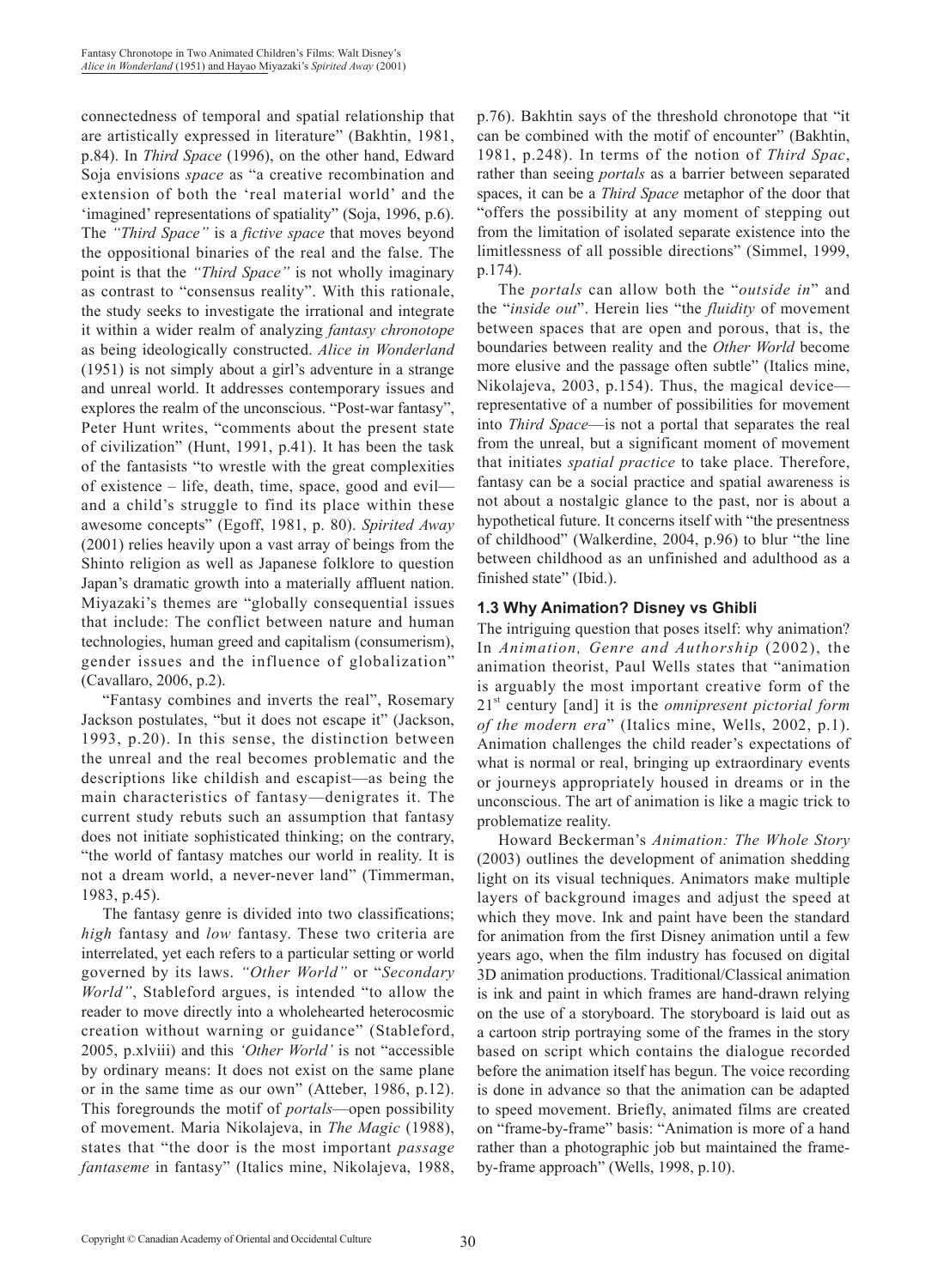Animation engages the child viewer in the moment of storyline, immerses him/her in the flow of sounds and words, places and landscape, bodily movements and gestures. Animation constructs a dreamlike world, a high-tech visual space in which adventure and pleasure meet in a fantasy world of possibilities. Wells believes that animation defies "the realistic representation of live cinema" and "it can easily depict different states of consciousness, such as fantasy, dream and memory" (Wells, 2002, p.49). Disney's images are considered icons of American culture. Disney's aesthetics, ideologies and technology have been known as "Disney's style" that many artists across the globe strive to emulate. The reason for this popularity is the sense of non-realism in the animation productions. They depicted comical and unrealistic events and the audience sought an escape from the brutal reality of the World War II.

In the "Introductory Overview" of his *Japanese Visual Culture: Explorations in the World of Manga and Anime* (2008), Mark MacWilliams shows the historical development of Japanese anime initiated by Ozamu Tezuka, the Japanese equivalent to Walt Disney and the *Father of Manga* and *God of Comics*. At the beginning of the twentieth century, Japanese graphic artists started to feel the influence of the American newspaper comic strips. Japanese cartoonists produced their own newspaper comics, which eventually have led to the development of the modern Japanese *Manga*, as it has come to be known and Japanese artists have experimented with animated motion pictures and the anime industry has started growing from this point on. Anime's success can be credited to the dedication of Japanese artists' understanding of moving pictures to be more than simply entertaining children—the complexities of human emotion and the boundaries of time and space are explored creating dynamic and appealing anime. The most significant fact is that Disney has started working with Studio Ghibli to bring all of Studio Ghibli's masterpieces to American audiences.

Studio Ghibli was founded by Hayao Miyazaki (1941- ) and Isao Takahata in 1985. The word *Ghibli* means—as stated by Miyazaki himself— "hot wind blowing through the Sahara Desert, which was used during the World War II by Italian pilots referring to their scouting airplanes"<sup>1</sup>. He decided to take this word for the Studio name. He also comments: "Let's blow a sensational wind into the Japanese worlds of animation!"<sup>2</sup>. Miyazaki has been nicknamed the "Walt Disney of Japan" (MacWilliam, 2008, p.48). He has brought "Japanimation" (Lamarre, 2009, p.ix) into the mainstream culture of America. Animation has long been associated with Disney, yet for the last twenty years, anime has emerged on the global stage with remarkable success to rival the Disney Empire.

Imamura Taihei, a leading Japanese motion picture critic, states that "traditional art must be the foundation of a truly Japanese animated cartoon" (Taihei, 1953, p.217). Within the postcolonial context, anime can counterbalance the hegemony of American animation in Asia and in the world showing that globalization of popular culture does not necessarily imply homogenization. Anime's appeal worldwide expresses "socio-cultural and national concerns that bear no relation to the American context at all" (Wells, 2002, p.3). In this sense, anime is a national, cultural form and a sign of resistance to American cultural hegemony.

## *2. ALICE IN WONDERLAND* **(1951): A VISUAL/SPATIAL ADAPTATION**

According to Wikipedia, *Alice in Wonderland* (1951) is an American animated musical fantasy film and the thirteenth in the Walt Disney Animated Classic Series. This Disney movie is based on Lewis Carroll's books— *Alice's Adventures in Wonderland* (1865) and *Through the Looking-Glass* (1871), yet, "the film is not only considered the best movie adaptation of Carroll's novels, but also one of Disney's great classics"<sup>3</sup> . Disney told *The American Weekly* in 1946: "No story in English Literature has intrigued me more than L. Carroll's Alice"<sup>4</sup>.

Walt Disney (1901-1966) appreciated childhood and hated patronized and inferior treatment of children. He purchased the rights to the Tennial Illustrations in 1931and registered the title with the Motion Picture Association of America in 1938. World War II interrupted the production and in June 1947 a fully animated feature was released (*A Companion's Guide to Alice in Wonderland: 60th* Anniversary Edition, 2011—Blu-Ray)<sup>5</sup> with its modernist style of 2D animation and condensed storyline. The film was initially criticized for being too "Americanized" and was a box office failure" (Thomas, 1976, pp.220- 221). Nevertheless, it became popular in the 1960s and is now hailed as an excellent way to introduce the stories to children notably one of the biggest cult classics in the animation medium.

Disney visualizes Alice's changes in size, speaking animals, weird creatures with the aid of cartoon animation. Animation acts as the perfect medium of a fantasy film. Cartoon animation—in my contention can be analyzed within *The Theory of Adaptation* (2006) as studied by Linda Hutcheon. She argues that "some media and genres are used to *tell* stories; others *show* them; and still others allow us to interact physically and kinesthetically with them" (Hutcheon, 2006, p.xiv). With this rationale, animation is the creation of movement and it transports emotions visually, a point explained

<sup>1</sup> http://www.nausicaa.net/miyazaki/ghibli/history

 $<sup>2</sup>$  Ibid.</sup>

<sup>&</sup>lt;sup>3</sup> http://en.wikipedia.org/Alice\_in\_wonderland\_1951\_film

<sup>4</sup> http://disneywikia.com/wiki/file;American\_weekly\_1946

<sup>5</sup> http://www.avclub.com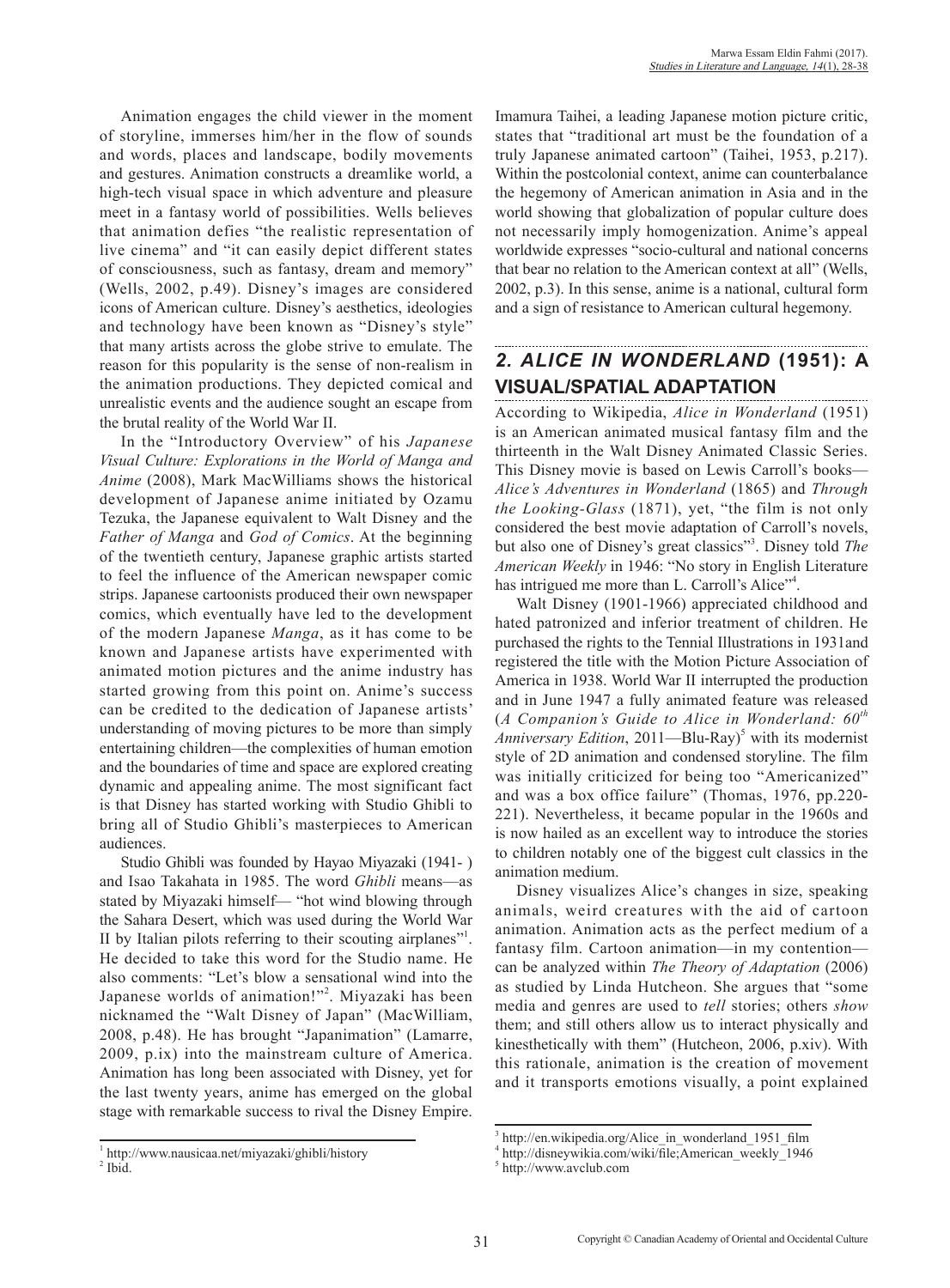by Robert Stam *in Literature through Film: Realism, Magic and the Art of Adaptation* (2005): The process of adaptation can be attained through "reading, rewriting, critique, translation, transmutation, metamorphosis, recreation, transvocalization, resuscitation, transfiguration, actualization, transmodalization, signifying, performance, dialogization, cannibalization, reinvisioning, incarnation, or reaccentuation" (Stam, 2005, p.25). He also insists that the cinema "as a technology of representation" is "ideally equipped to magically multiply times and spaces, it has the capacity to mingle very diverse temporalities and spatialities" (Ibid., p.13).

Hutcheon's scheme for dealing with adaptation is intended to answer the questions of the *what, who*, *why, how, when* and *where* which she believes to be "always a good place to start" (Hutcheon, 2006, p.xiv). She adds that the adaptation of a story often entails a change of medium and therefore a change of possibilities of expression—"communicational energetics" (Hutcheon, 2006, p.34). Disney Studio infused the work with bright colors, memorable characters, and catchy songs following the dream-like nonsensical journey. Cartoon animation —as a visual narration—exhibits new possibilities of telling or retelling stories and leads to what Hutcheon calls "the running amok of adaptation" (Ibid., p.XI). She explains that adaptation is "framed in a context, *a time and place*, a society, a culture, it does not exist in a vacuum" (Italics mine, Hutcheon, 2006, p.142). Alice, in the adapted version, is a non-princess film offering a new outlook of what means for a girl to grow up into an adult. She appears sweet in her pinafore, but she transgresses the confines of her bourgeois nursery through fantasy. Alice's surrealist curiosity shakes the stability of the nineteenth century bourgeois fiction of childish innocence, thereby; fantasy and animation have been integrated to act as a critique. In *Criticism, Theory and Children's Literature* (1990), Hunt writes that post-war fantasists "began to explore the potential of fantasy to deal with the kind of problems children inevitably faced as part of the process of growing up; fear of separation, loss, sexuality, death and anger" (Hunt, 1990, p.41). To contempt modern education, a mockery of schooling is launched in Alice's the most popular quotation: "What is the use of a book without pictures or conversation?" The infuriating character of the Caterpillar is a satire on an old schoolmaster. Therefore, the fantasy journey offers Alice an opportunity to step out of the stereotypes and limitations of a restrictive environment.

To examine Disney's influence on the story and style of the 1951 Adaptation, it is worth shedding light on the Russian filmmaker Sergei Eisenstein's analysis of Disney's animation which offers an alternative world in which a system of rigidity is fiercely contested and questioned. Eisenstein refers to Disney's use of *"plasmaticness"*, a term means two things" first, the protean quality of "*the* *protoplasm"*, or the organic substance that is capable of assuming any form, and second, "*the elasticity*" of drawn figures that can stretch, squash or twist into impossible contortions (Eisenstein, 2006, p.94). Disney's animated film exhibits both dimensions of *"plasmaticness"* (fluidity of identity and malleability of form) since inorganic objects and animals dance to rhymed tunes, stretch and twist their shapes and resist the laws of nature. Eisenstein shows a utopian affirmation of the therapeutic function of Disney's animation to escape from the rigidity of life under capitalism. In other words, he believes that the Americans who suffered under the Fordist system of regimentation would desire *"plasmaticness"* actualized by malleable and protean quality of animated images on screen.

Finally, Disney's visual adaptation enhances memorable *"phraseological images"* to depict a space of logical improbability such as the famous grin of the Cheshire Cat, the White Rabbit with a watch and in his waistcoat and the Doodle. The physical rules of space are also interrogated as Alice shrinks, grows and finds herself suddenly in new locations. The Walt Disney Company has a prestigious history in the entertainment industry since its inception in 1923. Walt Disney spent much of his life creating a world of fantasy filled with characters that have become American's cultural icons.

#### **2.1 Contextualizing Alice's Spatial** *"Rupture"*

"Fantasy worlds", Vladimir Gopman argues, "lack geographical and temporal specificity—events occur in relative reality, 'somewhere and at same time'" (Gopman, 2001, p.1161). Many theories regard fantasy as "the outlet for the exclusions and taboos, the estrangements and alienation of bourgeois society" (Lang, 1974, p.2). Similarly, Jackson uses "cultural constraint" to refer to the oppressive power of "capitalist and patriarchal order" (Jackson, 1993, p.176) and "bourgeois ideals" (Ibid., p.35). *Alice in Wonderland* (1951) is a visual discourse of resistance of the unconscious mind to these ideals. The fantasy heroine undertakes a quest—she goes through ordeals and adventure. The plot is put into indefinite "other" time and locations since Alice's adventures begin with the insight into the inner world and the state of mind of the character.

To turn the episodic nature of Alice's wanderings into a filmic structure, Alice's surrealist curiosity is the prime mover and the cause of suspense. The animation relies on a chase pattern that leads Alice to strange places until she returns to the world of reality. To my mind, the 1951 visual adaptation can be analyzed within the notion of "*ontological rupture*" (Fowkes, 2010, p.2). The notion of "*ontological rupture*" is compelling in fantasy genre whose uniqueness lies in its ability to separate itself from a sense of mimesis by utilizing visual narrative and iconographies that *rupture* a representational relationship with reality and establish something new. The "*ontological*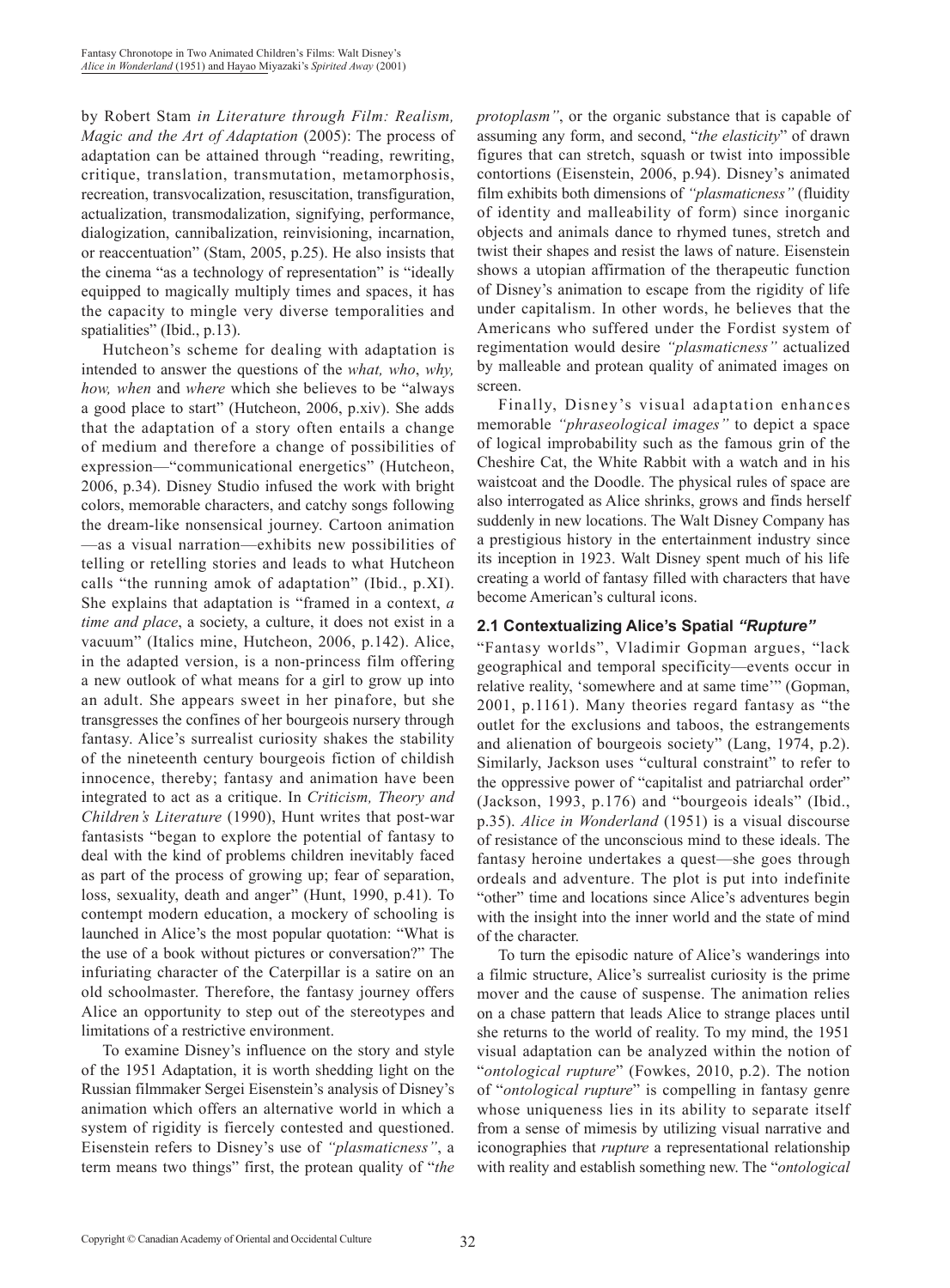*rupture*" is visually crystallized in the famous scene in which Alice follows the White Rabbit into the big hole to be in a strange location where everything is suddenly different; it is a *rupture* that occurs through a break in space.

Spatial *rupture* focuses on Alice's physicality positioning her as "potential predator, prey or equal" (Murphy, 2010, p.21). Alice's body is in a state of flux, reacting to environmental, not only moral, changes. She is unafraid of animals the same size as herself such as the Caterpillar or the White Rabbit, but she is frightened of the Cheshire Cat because of his "very long claws and many teeth". As Alice progresses through wonderland, she becomes aggressive and less tied to conventional morality visually illustrated in snapping at the Duchess and the Queen of Hearts and finally dismissing the entire population as "a pack of cards". Wonderland is a place of human superiority over animals. Alice is forced to adapt her behavior to her place within the predator/prey physical hierarchy. This foregrounds the understanding of size and power relations to control her encounters with the wonderland.

The spatial focus of *Alice in Wonderland* (1951) can be investigated within "*a strange hesitancy*" – an aesthetic trope at the core of its appeal. A key aspect of fantasy seems to embrace a lack of certainty and fixity. The fantasy appeal of *Alice in Wonderland* (1951) does not exist within simplistic terms such as escapism or wish-fulfillment, but as a complex *hesitative process*. The spatial focus of the film is caught in an ethereal duality, unfixed and oscillating between the dullness of reality and the trauma of the transcendence. Gaston Bachelard's *Poetics of Space* (1974) — a philosophical inquiry into the nature of homeliness—states that at the heart of the institution of home lies a spatial relationship established by the mind in which imaginative constructs are forged to comfort oneself with "the illusion of protection" (Bachelard, 1974, p.5). Alice follows the White Rabbit to break her sense of boredom, then, she becomes obsessed with returning home after her weird encounters in Wonderland. This marks a crucial device in the film's fantastic *spatial hesitancy*.

As the film oscillates between the real and the wonder in terms of space, it also thematically oscillates between "the virtues of magic and the virtues of the homely" (Bachelard, 1974, p.5)—to use Bachelard's phrase. Alice's fantasy journey fails to be a protective environment: her real world remains off-screen, but Alice's memory of her real life marks her intrinsic sense of protective space in order to survive. The Wonderland needs the material/ real world to be supremely magical, so too the material/ real world needs the Wonderland to be infused with the qualities of home. Through these overlapping thematic considerations, the film maintains its oscillating spatial focus, and thus, better establishes its sense of the fantastic. For Bachelard, home is not just a place of comfort or

shelter, but also a crucial site for the imagination as, by allowing a protective sense of space, the home allows its dweller a realm to dream safely: "If I were asked to name the chief benefit of the house, I should say: The house shelters daydreaming, the house protects the dreamer, the house allows one to dream in peace" (Ibid., p.6).

Consequently, the fantasy child viewer is invited to watch *Alice in Wonderland* (1951) not as an abandonment of the rules of reality in favor of a daunting imaginative future, but instead, as a safe abandonment of reality within the world of fantastic space. In other words, the joys of the fantasy genre seek to present strange, otherworldly iconographies without leaving a comforting sense of the everyday world fully behind—its aesthetic joys of oscillation are manifested in the lack of fixity making the genre's appeal, thereby, it is so hard to define fantasy genre in a clear-cut manner. Therefore, my hypothesis is to present an understanding of this oscillation by contextualizing this appeal not as a simple transcendence from the known to the unknown, but as a hesitant relationship; unfixed and somewhat *ethereal spatial* relationships. It is this quality of fantastic spaces that has allowed the film to become such a successful contribution to the fantasy genre: grounding the transcendence with an acute sense of the temporal and by infusing its Wonderland with the purpose of better understanding of reality.

# **3. MIYAZAKI'S** *SPIRITED AWAY* **(2001): A JAPANESE ANIME**

The English translation of the film's original title literally is *Sen and the Mysterious Disappearance of Chihiro*. *According to Studio Ghibli Wikia, Spirited Away* got the Golden Berlin Bear Award at the 2002 Berlin International film Festival, and claimed the best animated Feature category at the Oscars in 2003. It is the first "anime" film—a distinct film genre of Japanese origin—to win an Academy Award<sup>6</sup>. Miyazaki's Spirited Away-released 2001 in Japan, 2002 in the U.S. —and the American English-dubbed version in 2003—has brought anime to a new level of respectability internationally. According to the Internet Movie Database (IMDB), this anime is ranked number 54 among the top films all over the world and number one in the animated film category. The film cost 19 million dollars—a huge amount of money for a Japanese animated feature and it has been hailed as the first non-American film in history to have brought in 200 million dollars at the box office worldwide<sup>7</sup>.

Despite being nicknamed *the Walt Disney of Japan*, Miyazaki's approach to fantasy and his worldview are significantly different from Disney's. It is worth referring

<sup>6</sup> http//www.nausicaa.net/miyazaki/ghibli

<sup>7</sup> http://www.imdb.com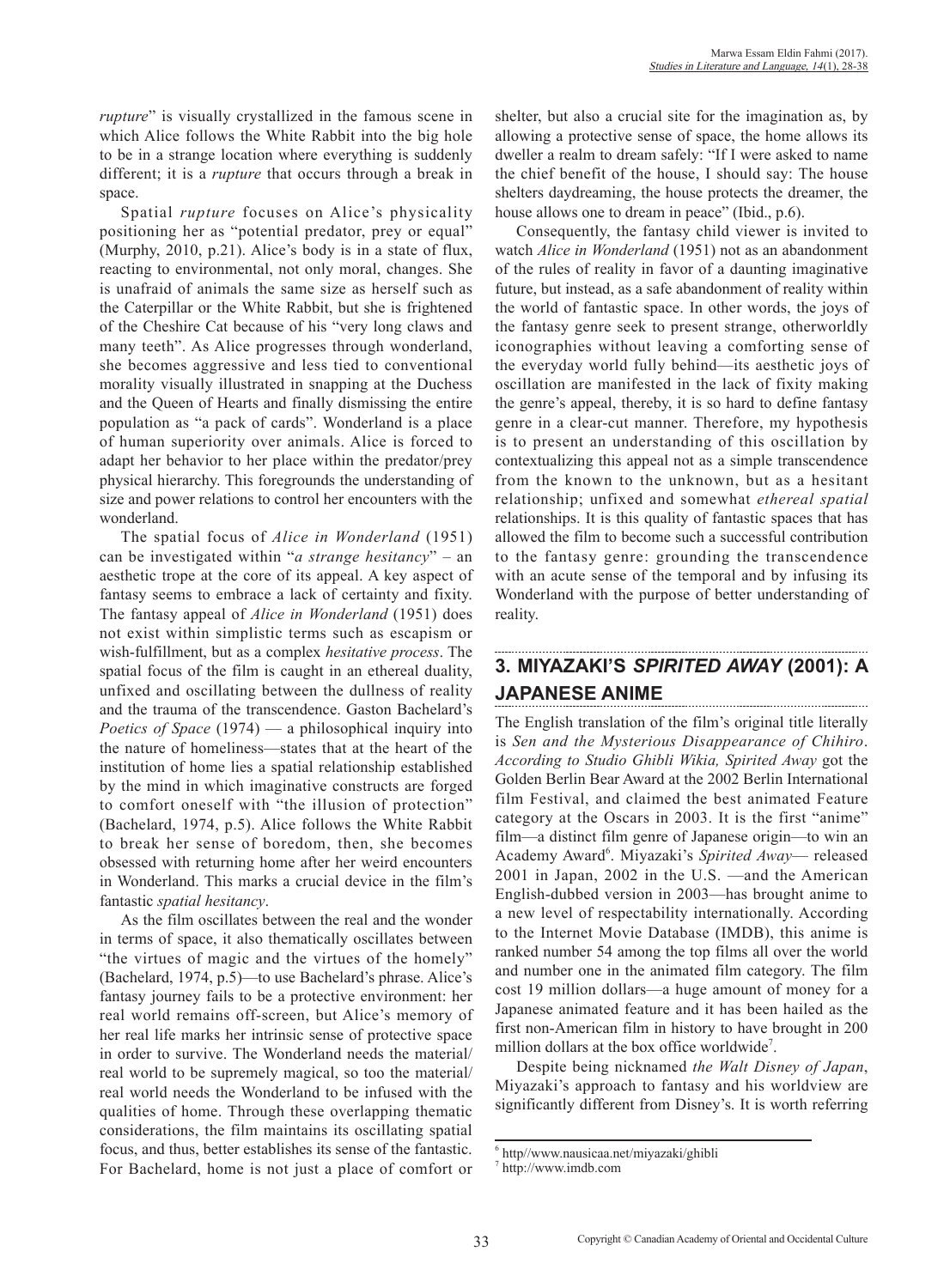to the definition of "anime" to have an understanding of Miyazaki's worldview as exemplified in *Spirited Away*: "The very term anime comes from the Latin root for "soul" (anima), which also provides the root for the word animism, a form of religion based on the worship of nature and ancestor spirits" (Mazur, 2011, pp.320- 321). Miyazaki's anime is a new perception to refute the assumption that "Disney is an ideology, the canon" (Bell et al., 1995, p.2). Miyazaki's multiple narratives stand in sharp contrast to the linear Disney's narrative. Miyazaki does not appreciate the recent forays into virtual reality or video games that simply create an alternate reality to make audiences oblivious to issues in the real world. Miyazaki explicitly expresses his dissatisfaction with Disney:

Media products should have mass appeal but, simultaneously, they should intellectually stimulate the audience. I dislike Disney animation, because the audiences have a Disney fantasy in the same condition as when they entered it. This is an insult to the audience. (Miyazaki, 1996, p.102)

He continues: "To make it possible for the audience to get through reality, by letting them release repression from their daily lives and offering them a space where they can discover aspirations, innocence and self-assurance inside themselves" (Ibid.). For him, fantasy experience is an attempt to create a fictional space anchored in reality filled with the ambiguity of human nature to encourage children to face challenges without falling into nihilism or escapism despite the bleakness of some aspects of the  $21<sup>st</sup>$  century. This view of the child's fantasy experience is endorsed by the Japanese clinician, Yamanka Yasuhiro, who acclaims "*Spirited Away* as a source that may return energy back to today's children because they have been overprotected from reality of unpleasant and complicated issues" (Yasuhiro, 2002, p.37). Miyazaki's female child heroine is described as being an "active independent" and this is "unusual for most fairy tales, particularly in Japan where active protagonists are almost exclusively male" (Napier, 2005, p.155). Miyazaki questions fixed gender roles and conventional thought as "a way of subverting patriarchal agendas" (Wells, 1997, p.23) as he himself puts it. Like Alice's England, Chihiro's Japan is a place of rigid class structures in male-dominated society and the portal-quest theme in *Spirited Away* is visualized through the mysterious tunnel and the haunted town leading Chihiro and her parents to the land of the spirits inhabited by gods and monsters and ruled by the greedy witch Yubaba.

### **3.1** *Spirited Away* **(2001): A Postmodern Fantasy Space**

The dissolution of Chihiro's identity within herself as the original Japanese title suggests—is a postmodern trope in the Japanese anime. Animation theorist, Paul Wells states—in his *Understanding Animation* (1998) —that "metamorphosis is the ability for an image to literally change into another completely different image" (Wells, 1998, p.69). Metamorphosis is a visual strategy to create fluid linkage of images through animation itself rather than through editing. What is significant is that "metamorphosis can resist logical development and determine unpredictable linearity (both temporal and spatial) that constitutes different kinds of narrative construction" (Ibid.). With this rationale, postmodernist fantasy eliminates clear-cut boundaries between fiction and reality to rebut any single narrative voice and questions fixed unequivocal worldview.

The female protagonist—a little ten-year-old girl is with no special powers, but with human abilities and the internal transformation of Chihiro from a whiny girl into a confident, strong and resourceful one is a metaphorical journey of self-discovery and personal growth. Symbolically, Miyazaki describes contemporary Japan as being a country that has lost integrity and is confused in its identity: a deteriorated condition because of the encroachment of capitalism, materialism and choking pollution. Chihiro works in a spa - which is a resort for spirits, gods and supernatural creatures to relaxin order to free her parents from a curse. She is renamed Sen by Yubaba, the powerful evil witch who runs the spa, as part of her employment contract. The transition from childhood to adulthood is a marvel to behold. Chihiro undergoes a series of adventures and in her encounters; she finds inner strength and establishes a new identity in this strange world. In this sense, the fantasy realm can be a period of "seclusion" during which the protagonist is "submitted to ordeal by initiated seniors or elders" (Turner, 1981, p.154) as a crucial passage into adulthood. This is "magical there-and- back-again adventure" (Nikolajeva, 2000, p.134) that marks the protagonist's maturation and inner liberation.

The film is rich with animated mise-en-scène as manifested in the extensive deployment of setting, lighting manipulation, kinetics, symbols and motifs through visual cues. It is the interplay of the elements of mise-enscène that evoke "changes of several kinds: movement, color differences, balance of distinct components and variations in size" (Bordwell & Thompson, 2004, p.208). For example, the metamorphosis of Chihiro's parents into pigs is a visual motif implying the theme of greed. This negative transformation is a subtle criticism of the parents' piggish behavior while eating the gods' food in the abandoned park. Moreover, Chihiro's unrealistic large tears after the loss of her parents are visualized in a close shot depicting the frontal line of her face. Tears function as a way of purification and cleansing and after this piggish transformation, Chihiro starts physically to dissipate into the air urged by Haku/Dragon/Boy to eat a small red berry to regain her solid shape advising her to get a job in the spa. Throughout this fantasy space, Chihiro is forced to function on her own, therefore, "it is only in the fantasy world of the bathhouse that Chihiro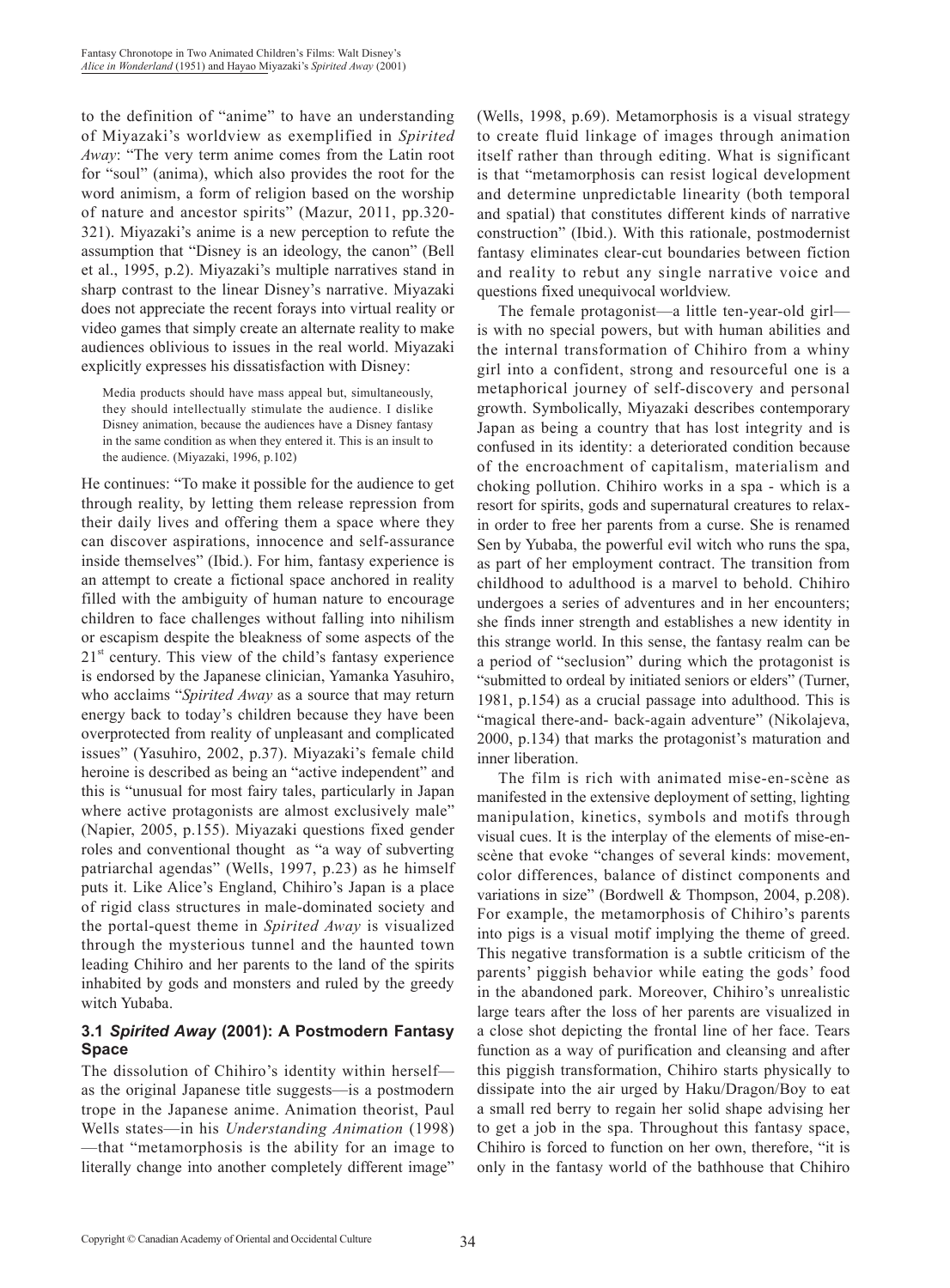begins to receive proper nurturance" (Napier, 2006, p.307), even more important, this nurturance is "intimately connected to a culturally specific food" (Ibid.). The serene scene of Chihiro's eating rice balls—a staple of Japanese culture- embodies emotional/moral depth after the scene of the big tears. The rice balls help her regain her energy and work hard in the bathhouse. Metaphorically, the intake of the red berry and later the rice balls signifies the urgent need to internalize old cultural values, heritage and history.

The arrival of the Stink god—a smelly customer- is a highly dramatic moment. Chihiro is given the unpleasant task of cleaning the god's huge filthy body. On getting rid of a whole body of pile garbage, she discovers that he is a River spirit polluted by all the rubbish which people throw into the river. The scene is described as "obvious ritualistic aspects—Chihiro as the "new girl" is forced to deal with the nasty duty at which she succeeds greatly earning the support of her bath attendants and helping to develop her own confidence symbolized by the gift of the River god—a pivotal phase of her maturity and personal growth. This successful act of purification is "an exercise in recognition and correct identification" (Ibid., p.302) and it is apparent that the revolting guest—from whose body erupted a huge amount of trash—does not need a mere bath, but seeks freedom from the pollution of modern waste. He undergoes a metamorphosis from a stinky god to a Dragon-like long River spirit and it is Chihiro who liberates him to restore his rightful self. Cinematically, the cleansing process of the Stink god is accompanied by the waving of the Japanese flags.

Chihiro receives a magic dumpling from the River spirit as a reward for freeing his filthy/polluted self. As she grows morally and psychologically, she uses it to save the injured Haku/Dragon/Boy by feeding him half a dumpling. She also throws in the second half into the open mouth of No-Face—who has no voice and only a big mouth symbolic of blindness to the substantial values of life. No-Face—a wandering god-chases Chihiro luring her with his gold, but she refuses to take any gifts. No-Face has no identity of his own, but borrows other identities by devouring them. On spitting all the food and people he has previously engorged, he is restored to his normal size and behavior. Chihiro's noble mission is foregrounded by saving old generation from the greed and materialism that have inflected modern Japan: "Only the imagination, filtered through traditional Japanese customs and ethics, can offer any possibility of cultural recovery and personal redemption to a humanity trapped in the waste land of the real" (Napier, 2001, p.183).

Finally, *cultural recovery* forms the heart of the film signified in the moral/emotional growth of Chihiro. She has transformed from her earlier dependent self to a courageous, resourceful and quick-witted young girl. This sets juxtaposition between Alice and Chihiro: Alice's return marks no true transformation which Chihiro undergoes. Alice's fantasy space is only a dream or a travel to a wondrous space within the realm of the unconscious, but Chihiro's fantasy space is elusive blurring the boundaries between reality and other world.

### **3.2 The Bathhouse: A Grotesque Signifier of Modern Japan**

*Spirited Away* incorporates a patchwork of references that serve to locate it in a particular setting and to tie it into a specific tradition of ideas. "*Spirited Away*", Andrew Osmond writes, "refers to at least three different times: the present, the 1980s bubble era and through the setting to the Taisho period" (Osmond, 2008, p.12). The car of Chihiro's father "spirited away" and abruptly stops at a spooky uninhabited Theme Park. The abandoned Theme Park went bankrupt during the bubble economy when the Japanese economy had a breakdown—as Chihiro's father tells his daughter. Chihiro's parents can be identified as part of this generation, but Chihiro's rejection of the food in the Theme Park signifies her inner strength which will help her in the coming trials in the bathhouse.

Chihiro and her parents depart the mortal world and cross the realm of the spirits: the old Torii gate leans signifying the spiritual separation between the holy and the profane—against an old tree surrounded by numerous deserted houses heaped as if they were garbage. This is the forsaken Japanese heritage corrupted by the culture of materialism and consumption. A colorful bathhouse looms in the distance separated by a wooden bridge. Literally, Chihiro is "spirited" to an old bathhouse, but her ultimate conquest of the bathhouse marks her maturation and personal growth.

Kate Mathews—in "Logic and Narrative in *Spirited Away*" (2006) —ponders that Chihiro has undergone a character metamorphosis expressed visually in her apt handling of the space. There is

the bathhouse is laid out according to an "upstairs down stairs" hierarchy. There are its lower levels, containing operators, where Chihiro first gains entry; there are its mid-levels, where customers and employees interact; and there are its upper levels, containing Yubaba's rooms, the center of power. (Mathews, 2006, p.138)

Mathews elaborates that the film uses "repeated interactions between Chihiro and space" to signify *character development*; "by showing her traversing the same spaces multiple times, it allows us to see her changing response in particular growth in her courage and resourcefulness" (Ibid.). There is the "precarious staircase" Chihiro at first descends with terror to enter the bathhouse. Chihiro has to climb down the flight of stairs to enter the bathhouse. Her fear is visible in every movement she makes until one of the wooden steps breaks under her weight causing her to rush down the rest of the steps. Next morning, she will climbs the same flight of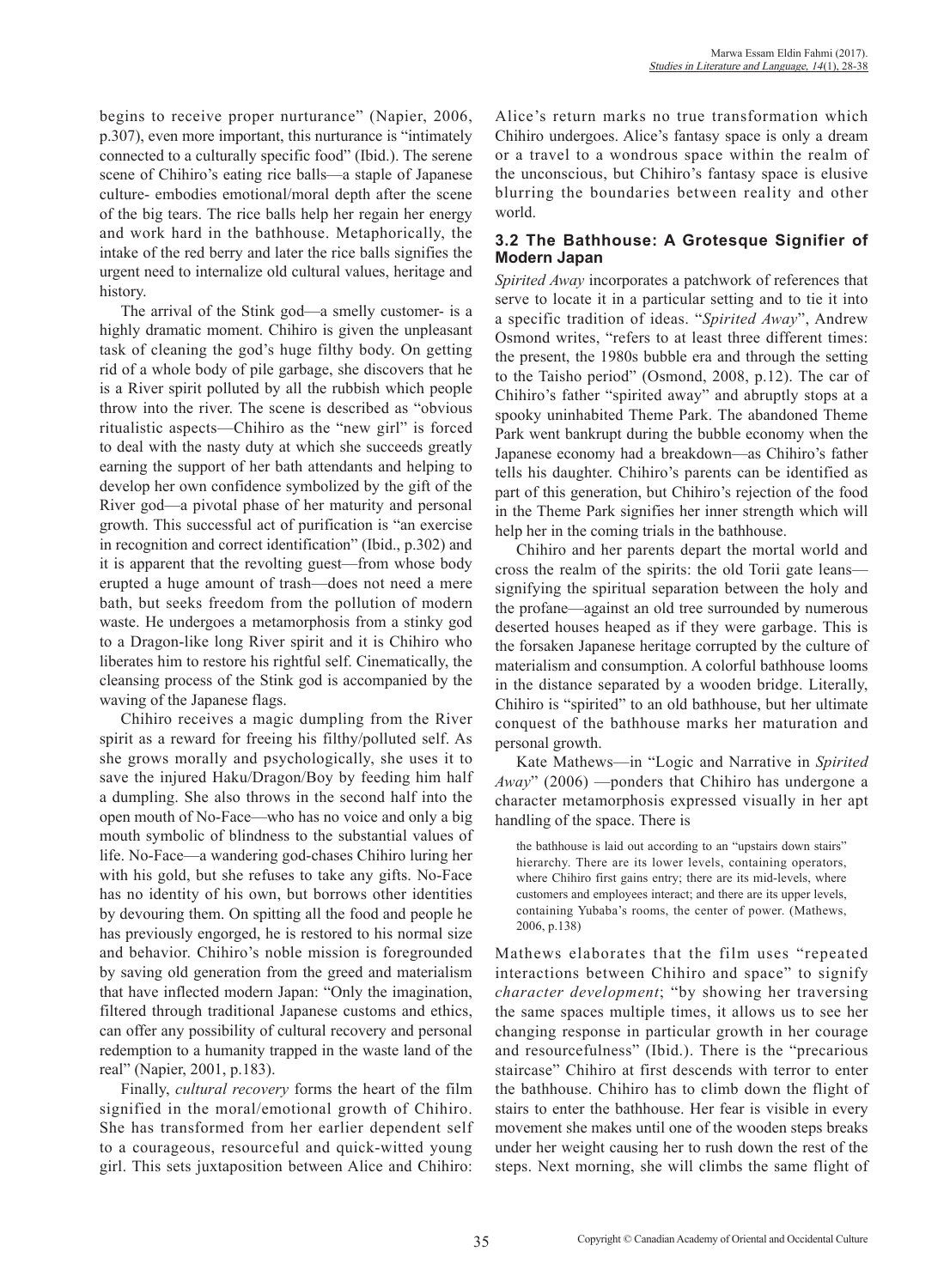stairs to see her transformed parents and this takes place after her interview with Yubaba to get the job. Her ascent up the stairs exhibits her confidence and lack of hesitation. Chihiro's stamina is depicted through the suggestive use of the mise-en-scéne: The first scene is set in the dark of the evening while the second happens during the early morning hours, just after sunrise. Moreover, she descends the stairs in her modern clothes, but ascends them in her new traditional wear. The energetic, rhythmic and vertical walk stands in contrast to "the diagonal horizontal line of the staircase as she steps down into the unknown dark alone" (Ibid., p.138).

The bathhouse is *culturally hybridized space* offering a potentially wide range of perspectives and reflecting a multifaceted representation of Asia (Japan) in relation to the West. Yubaba is a caricatured image of the West and signifies Japan's negative outlook on 'Western' values. Yubaba's jewelry stands for the undesirable consequences of capitalism and materialism. The double personality of the twin sorceress—Yubaba and Zeniba—is highly significant. Both sisters come from the same ancestors; one is evil and the other is the opposite, but with equal magic power. This ambiguity signifies cultural/historical confrontation between what is ancient and what is modern, thus, *Spirited Away* is the best example of the Japanese *'mosaic'* that combines Asian and Western culture: "Miyazaki's Japaneseness transcends temporal and territorial boundaries" tending towards "commonalities rather uniqueness" (Yoshioko, 2008, p.272). There is also the depiction of the huge black Monster No-Face- who is a signifier of the consuming appetite, but a transparent figure distinguished only by his Noh mask found in the traditional musical theatre in Japan. No-Face's gluttony is a strong reflection of Western materialism and avariciousness.

Bō -Yubaba's baby boy- is absurdly big, gigantic and unhealthy. He consumes almost nothing but sweets and candies-typical Western food stuff. Bō's consumption of Western food symbolizes his mother's quest to become part of the West. Bō is kept wrapped up in a pile of soft pillows in his room which is explicitly Western Style. Yubaba—an epitome of the Western tenets—believes that the inside of his room—the West—is safe and the outside—the bathhouse—is dangerous, therefore, her attempt to keep him in such a safe Western atmosphere makes him clumsy, spoiled, inept. Bō's body is a space of chaos when he is turned into a tiny mouse by Zeniba. This shrinkage of his body connotes the collapse of the Western inept image. The baby boy is saved by Chihiro who is a metaphor for Japan to question its modern image as "a paradise of capitalist materialism". She is depicted to undermine the Oriental stereotype of Japanese women as docile and submissive. She acts as a catalyst to subvert the Orientalist view of the East Asia through gender representations. Sen/Chihiro accomplishes many

difficult tasks: To break the spell cast on Haku and helps him remember his name and true identity. The image of the powerful Orient is also depicted in Haku/Dragon/Boy whose Asian masculinity is dramatized through a sternlooking white dragon—a symbol of East Asian nobility and dignity. Chihiro liberates the Stinky god, No-Face, Bō and finally rescues her parents. Chihiro's strength is obtained from the rice balls offered by Haku, the advice and warmth of Kamiji and Zeniba, the boat ride from her bathhouse mate Lin, thereby, she transcends all modern capitalist values that Yubaba advocates.

Finally, *Spirited Away* is set in two different worlds: a modern Japan where Chihiro and her parents live and the mysterious world inhabited by strange spirits and gods. The Bathhouse is a significant *cultural* space where the characters wear a Kimono, sleep on mates on floor, bow when greeting each other and eat their meals out of bowls with chopsticks. The Bathhouse is also a *hybridized* space where all imaginable shapes and sizes inhabit a supernatural setting beyond the normal sense of reality mirroring a multiplicity of views—a space embraces ambiguous and *hybridized* identities. For example, Yubaba and Zeniba do not represent fixed opposites of good versus evil, but represent an impure and pure reality that causes severe disharmony. Kamiji—old man with spider-like arms-toils day and night to supply hot water to gods. Chihiro and Kamiji represent functional members of society as selfless in contrast to No-Face. A *plurality* of perspectives embraces all the strange "Others" that Chihiro encounters. Chihiro herself does not identify herself in opposition to others, but as one of the spirited world.

### **CONCLUSION**

Transformation and metamorphoses are the essence of Miyazaki's film. Japanese myth often uses shape-shifting bodies which reveal themselves as facades concealing a deeper reality. Miyazaki is not fond of computer imagery and draws thousands of frames himself, thereby, the illustrations are richly textured. Japanese anime—as opposed to Disney's animation—is less committed to a complete realism of motion. Miyazaki's use of the handdraw (Cel-animation) technique gives imagery sleekness through the use of its curved lines. Comparing Chihiro to Alice makes sense in that she has stumbled into a strange, exotic world where normal logic does not apply and her experiences teach her much about the world she normally inhabits. The common link between the two masterpieces is the ability to hold the connection cross fantasy and reality. The portal-quest fantasy genre adopted in both films works well to present "unquestionable moral paradigm in the fictional world's social structures" (Mendlesohn, 2008, p.13). A comparison of approaches taken by Miyazaki and Disney not only identifies some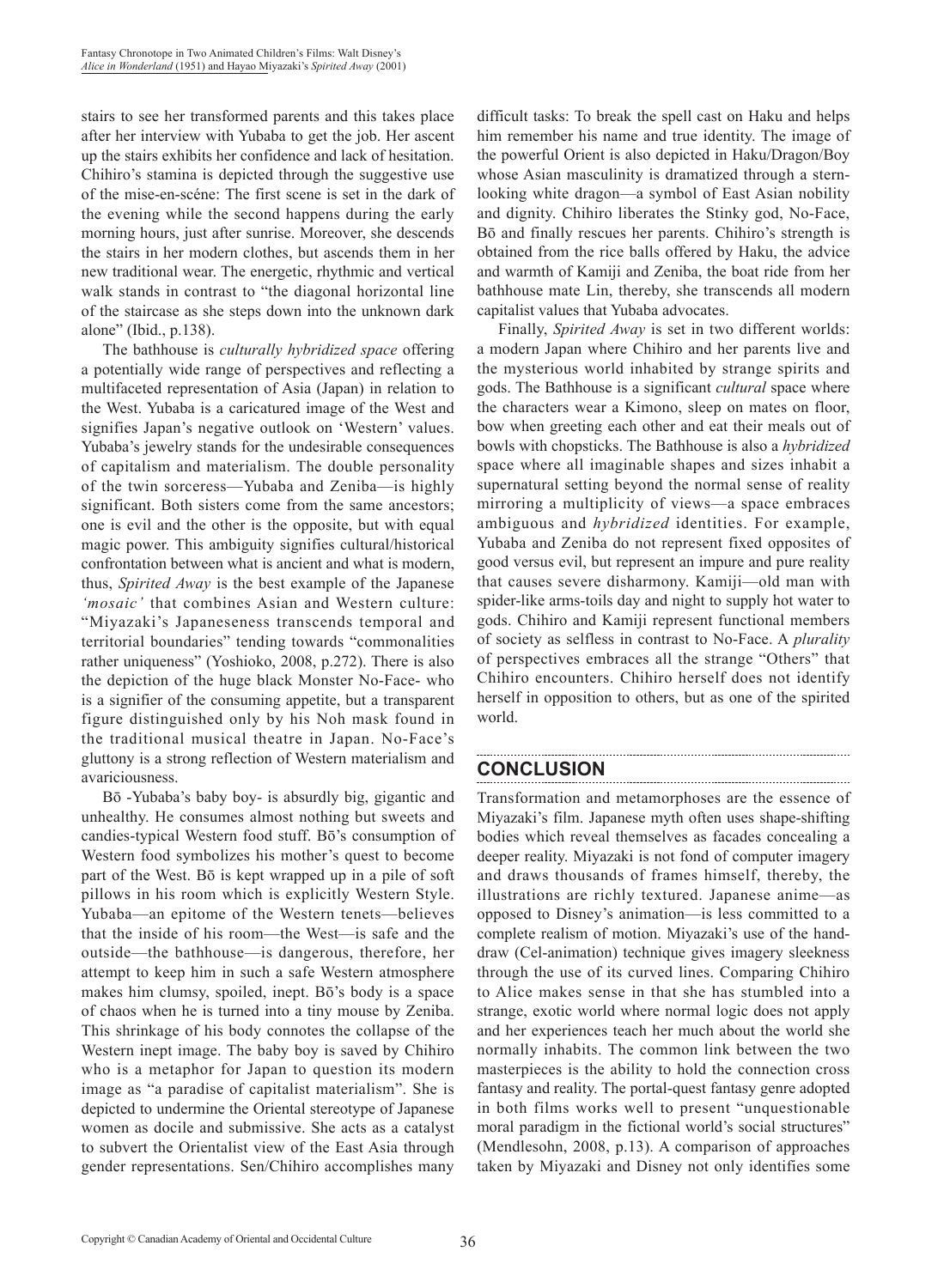distinctive characteristics of Miyazaki's anime, but may also reflect his view of Japan in relation to its *Western*  "*Other*". Miyazaki's conscious self-positioning in opposition to Disney is *ideology*: Disney's *universality* acknowledges *homogenization* while that of Miyazaki acknowledges *heterogeneity*. Anime, for Miyazaki, is "more than a medium for children or a commercial form of entertainment" (Hu, 2010, p.123). What distinguishes Miyazaki's anime from other animation industry personnel is the way he regards himself as "a social and cultural filmmaker" (Ibid.).

### **REFERENCES**

- Apter, T. E. (1982). *Fantasy literature: An approach to reality*. London: Macmillan Press.
- Atteber, B. (1986). *The fantasy tradition in American literature*. Blooming: Indiana University.
- Bacherlard, G. (1974). *The poetics of space*. Boston, MA: Beacon Press.
- Bakhtin, M. (1981). *The dialogic imagination: Four essays* (E. Caryl & M. Holquist, Trans.)*.* In M. Holquist (Ed.). Austin: University of Taxes Press.
- Beckerman, H. (2003). *Animation: The whole story*. New York: All Worth Press.
- Bell, E., Haas, L., & Sells, L. (1995). *From mouse to mermaid: The politics of film, gender and culture*. Bloomington: Indiana University Press.
- Brodwell, D., & Thompson, K. (2004). *Film art: An introduction*. Boston: McGraw-Hill.
- Cavallaro, D. (2006). *Anime art of Hayao Miyazaki*. Jefferson, North Carolina: MacFarland & Company, Inc. Publishers.
- Disney, W. (1951). *Alice in Wonderland*. Walt Disney Studio, DVD.
- Egoff, S. (1981). *Thursday's child: Trends and patterns in contemporary children's literature*. Chicago: American Library Association.
- Eisenstein, S. (2006). *The Eisenstein collection*. In R. Taylor (Ed.). Calcutta: Seagull Books.
- Fowkes, K. (2010). *The fantasy film*. Malden, MA: Wiley-Blackwell.
- Gopman, V. (2001). Fantasy. In A. N. Nikolukin (Ed.), *Literary encyclopedia of terms and notions* (pp.1161-1162). Moscow: Interlvak.
- Hu, T.-Y. G. (2010). *Frames of anime: Culture and imagebuilding*. Hong Kong: Hong Kong University Press.
- Hunt, P. (1990). *Criticism, theory and children's literature*. Oxford: Basil Blackwell.
- Hunt, P. (1994). *An introduction to children's literature*. Oxford: Oxford University Press.
- Hunt, P. (2005). Alternative worlds in fantasy fiction-revisited. *New Review of Children's Literature and Liberarian Ship,* 11 (2), 163-174.
- Hutcheon, L. (2006). *Theory of adaptation*. New York: Routledge.
- Jackson, R. (1993). *Fantasy: The literature of subversion*. London: Routledge.
- Kathleen, K. (Ed.). (1995). *Merriam webster's encyclopedia of literature*. Springfield, Mass: Merriam Webster.
- Lamarre, T. (2009). *The anime machine: A media theory of animation*. London & Minnea-Polis: University of Minnesota Press.
- Lang, A. (1974). *The book of dreams and ghosts*. New York: Causeway.
- MacWilliams, M. W. (2008). *Japanese visual culture: Explorations in the world of Manga and anime*. Armonk; NY& London: M. E. Sharpe Press.
- Manlove, C. (1983). *Impulse of fantasy literature*. London: Macmillan Press.
- Mathews, K. (2006). Logic and narrative in spirited away. *Screen Education*, (43), 135-140.
- Mathews, R. (2002). *Fantasy: The liberation of imagination*. London: Routledge.
- Mazur, E. M. (Ed.). (2011). *Encyclopedia of religion and film*. Oxford, England: ABC-CLIO.
- Mendlesohn, F. (2008). *Rhetorics of fantasy*. Middletown: Wesleyan University Press.
- Miyazaki, H. (1996). *Shuppatsuten*, *1979-1996* (R. Toyamo, Trans.). Tokyo: Tokuma Shoten.
- Miyazaki, H. (Dir.). (2001). *Spirited away*. Studio Ghibli/Buena Vista Intl.
- Murphy, R. (2010). Darwin and 1860s children's literature: Belief, myth or detritus. *Journal of Literature and Science, 5*(2), 5-21.
- Napier, S. (2001). *Anime from Akira to princess mononoke: Experiencing contemporary Japanese anime*. New York: Palgrave.
- Napier, S. (2005). *Anime: From Akira to Howl's moving castle: Experiencing contemporary Japanese animation*. New York: Palgrave, Macmillan.
- Napier, S. (2006). Matter out of place: Carnival recovery in Miyazaki's *spirited away*. *Journal of Japanese Studies, 32*(2), 287-310.
- Nikolajeva, M. (1988). *The magic*. Stockholm: Almquist & Wiksell International.
- Nikolajeva, M. (2000). *From mythic to linear time in children's fiction*. Lanham: Scarecrow Press.
- Nikolajeva, M. (2003). Fairy tale and fantasy: From archaic to postmodern. *Marvels and Tales: Journal of Fairy-Tale Studies, 17*(2), 138-156.
- Osmond, A. (2008). *Spirited away*. New York: Palgrave Macmillan.
- Simmel, G. (1999). Bridge and door. In D. Frisby & M. Feathestone (Eds.), *On culture: Selected writings* (pp. 170- 174). Davis London: Sage.
- Soja, E. (1996). *Third space: Journeys to Los Angeles and other real-and-imagined places*. Oxford: Blackwell.
- Stableford, B. (2005). Introduction. *Historical dictionary of fantasy literature and arts*. Lanham, MD: Scarecrow.
- Stam, R. (2005). *Literature through film: Realism, magic and the art of adaptation*. Oxford: Blackwell Publishing Ltd.